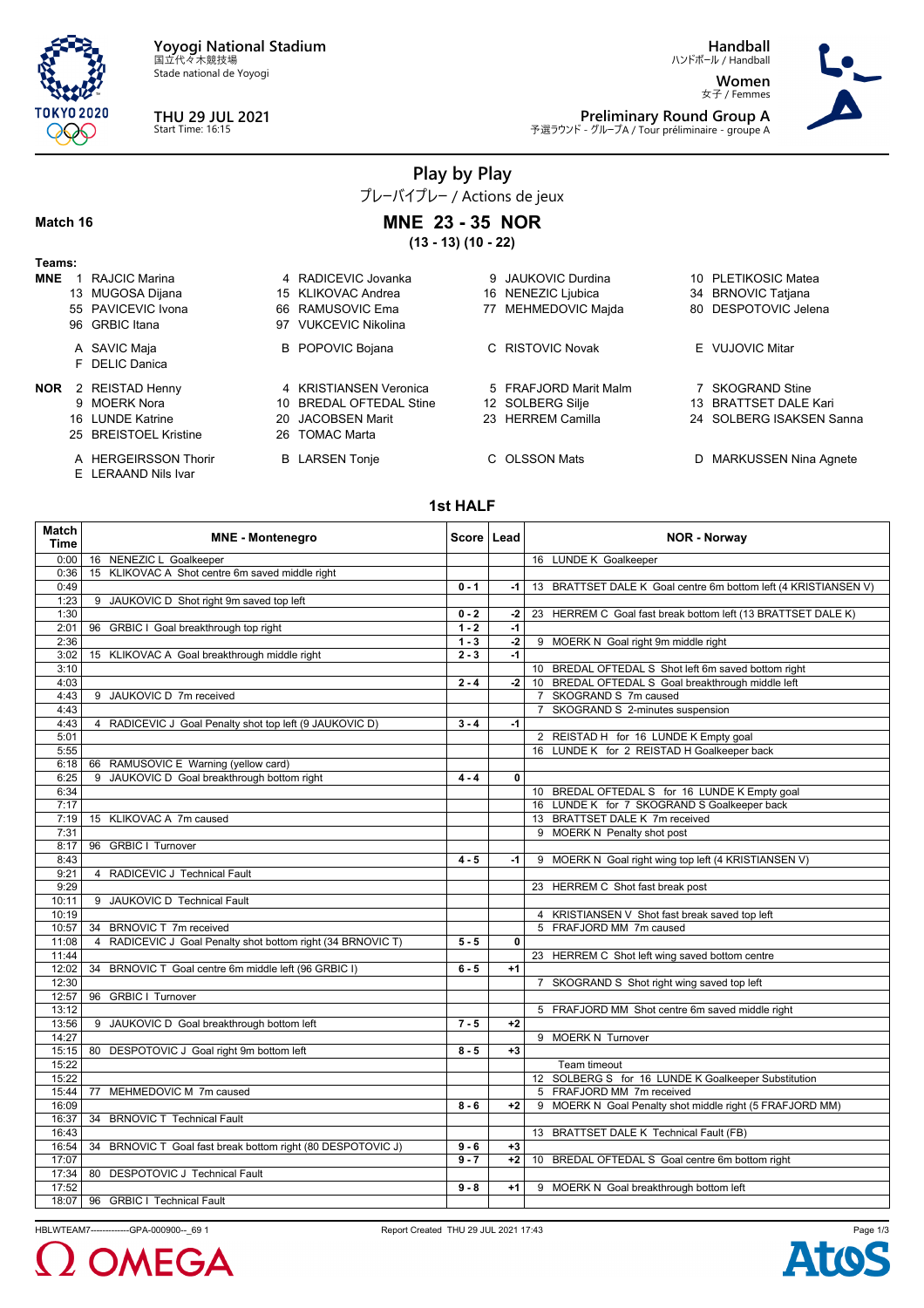

Stade national de Yoyogi



**Match 16**

# **THU 29 JUL 2021** Start Time: 16:15

**Handball**

ハンドボール / Handball **Women** 女子 / Femmes



**Preliminary Round Group A** 予選ラウンド - グループA / Tour préliminaire - groupe A

**Play by Play**

プレーバイプレー / Actions de jeux

## **MNE 23 - 35 NOR**

**(13 - 13) (10 - 22)**

## **1st HALF**

| Match<br><b>Time</b> | <b>MNE - Montenegro</b>                                    | Score   Lead |              | <b>NOR - Norway</b>                                          |
|----------------------|------------------------------------------------------------|--------------|--------------|--------------------------------------------------------------|
| 18:19                |                                                            | $9 - 9$      | $\mathbf{0}$ | 10 BREDAL OFTEDAL S Goal breakthrough bottom left            |
| 18:20                | Team timeout                                               |              |              |                                                              |
| 18:54                | 96 GRBIC I Goal centre 9m top left                         | $10 - 9$     | $+1$         |                                                              |
| 19:33                | 9 JAUKOVIC D 2-minutes suspension                          |              |              |                                                              |
| 19:46                |                                                            |              |              | 9 MOERK N Technical Fault                                    |
| 20:04                | 97 VUKCEVIC N for 16 NENEZIC L Empty goal                  |              |              |                                                              |
| 20:27                | 96 GRBIC I Shot left 9m post                               |              |              |                                                              |
| 20:27                | 16 NENEZIC L for 15 KLIKOVAC A Goalkeeper back             |              |              |                                                              |
| 20:43                |                                                            |              |              | 7 SKOGRAND S Shot right wing saved middle right              |
| 20:51                | 34 BRNOVIC T Goal fast break middle left                   | $11 - 9$     | $+2$         |                                                              |
| 21:08                | 34 BRNOVIC T Steal                                         |              |              | 2 REISTAD H Turnover                                         |
| 21:21                | 15 KLIKOVAC A for 16 NENEZIC L Empty goal                  |              |              |                                                              |
| 21:38                | 16 NENEZIC L for 9 JAUKOVIC D Goalkeeper back              |              |              |                                                              |
| 21:48                | <b>GRBIC I Turnover</b><br>96                              |              |              | 23 HERREM C Steal                                            |
| 22:00                |                                                            |              |              | 10 BREDAL OFTEDAL S Shot centre 6m missed                    |
| 22:30                |                                                            |              |              | 9 MOERK N 2-minutes suspension                               |
| 23:05                | 4 RADICEVIC J Shot right wing missed                       |              |              |                                                              |
| 23:18                |                                                            |              |              | 4 KRISTIANSEN V for 12 SOLBERG S Empty goal                  |
| 23:44                |                                                            | $11 - 10$    | $+1$         | 2 REISTAD H Goal centre 6m middle left                       |
| 23:44                |                                                            |              |              | 12 SOLBERG S for 23 HERREM C Goalkeeper back                 |
| 23:49                |                                                            |              |              | 13 BRATTSET DALE K 2-minutes suspension                      |
| 24:06                | 80 DESPOTOVIC J Shot left 6m saved middle left             |              |              |                                                              |
| 24:27                |                                                            |              |              | 5 FRAFJORD MM for 12 SOLBERG S Empty goal                    |
| 24:38                |                                                            |              |              | 12 SOLBERG S for 10 BREDAL OFTEDAL S Goalkeeper back         |
| 24:39                |                                                            |              |              | 7 SKOGRAND S Shot right wing saved middle right              |
| 24:54                |                                                            |              |              | 10 BREDAL OFTEDAL S for 12 SOLBERG S Empty goal              |
| 24:57                |                                                            |              |              | 12 SOLBERG S for 2 REISTAD H Goalkeeper back                 |
| 24:57                | MEHMEDOVIC M Shot left 9m saved middle centre<br>77        |              |              |                                                              |
| 25:23                | <b>DESPOTOVIC J Block</b><br>80                            |              |              | 4 KRISTIANSEN V Shot right 9m blocked                        |
| 25:31                | 4 RADICEVIC J Goal fast break bottom centre (16 NENEZIC L) | $12 - 10$    | $+2$         |                                                              |
| 25:42                |                                                            |              |              | 2 REISTAD H for 12 SOLBERG S Empty goal                      |
| 25:57                |                                                            |              |              | 12 SOLBERG S for 9 MOERK N Goalkeeper back                   |
| 26:11                |                                                            | $12 - 11$    | $+1$         | 2 REISTAD H Goal left 6m bottom left                         |
| 26:42                | 96 GRBIC I Goal breakthrough top left                      | $13 - 11$    | $+2$         |                                                              |
| 26:52                |                                                            |              |              | 10 BREDAL OFTEDAL S Shot left 6m post                        |
| 27:35                | 66 RAMUSOVIC E Technical Fault                             |              |              |                                                              |
| 27:48                |                                                            |              |              | 10 BREDAL OFTEDAL S Shot left 6m saved middle right          |
| 28:39                | 96 GRBIC I Turnover                                        |              |              |                                                              |
| 28:48                | 15 KLIKOVAC A 2-minutes suspension                         |              |              |                                                              |
| 28:48                | POPOVIC B Warning (yellow card) bench punishment<br>B      |              |              |                                                              |
| 28:59                |                                                            | $13 - 12$    | $+1$         | 2 REISTAD H Goal centre 6m bottom left                       |
| 29:16                | 9 JAUKOVIC D for 16 NENEZIC L Empty goal                   |              |              |                                                              |
| 29:45                | MEHMEDOVIC M Technical Fault<br>77                         |              |              |                                                              |
| 29:45                | 16 NENEZIC L for 4 RADICEVIC J Goalkeeper back             |              |              |                                                              |
| 29:56                |                                                            | $13 - 13$    | $\mathbf{0}$ | 20 JACOBSEN M Goal right wing middle right (4 KRISTIANSEN V) |

**2nd HALF**

| <b>Match</b><br>Time | <b>MNE - Montenegro</b>                                 | Score   Lead |    | <b>NOR - Norway</b>                                                  |
|----------------------|---------------------------------------------------------|--------------|----|----------------------------------------------------------------------|
| 30:00                | NENEZIC L Goalkeeper<br>16                              |              |    | 12 SOLBERG S Goalkeeper                                              |
| 30:18                |                                                         | $13 - 14$    | -1 | BREDAL OFTEDAL S Goal breakthrough middle left<br>10                 |
| 30:31                | 80<br>DESPOTOVIC J for 16 NENEZIC L Empty goal          |              |    |                                                                      |
| 30:51                | NENEZIC L for 15 KLIKOVAC A Goalkeeper back<br>16       |              |    |                                                                      |
| 31:33                | JAUKOVIC D Goal breakthrough bottom left                | $14 - 14$    | 0  |                                                                      |
| 31:48                |                                                         | $14 - 15$    | -1 | 10 BREDAL OFTEDAL S Goal breakthrough middle left                    |
| 32:23                | MEHMEDOVIC M Goal left wing bottom right (9 JAUKOVIC D) | $15 - 15$    | 0  |                                                                      |
| 32:29                |                                                         | $15 - 16$    | -1 | 24 SOLBERG ISAKSEN S Goal left wing top right (2 REISTAD H)          |
| 32:58                | JAUKOVIC D Shot left 6m saved top right<br>9            |              |    |                                                                      |
| 33:04                |                                                         | $15 - 17$    | -2 | 13 BRATTSET DALE K Goal fast break bottom right (12 SOLBERG S)       |
| 33:36                | 96<br><b>GRBIC I Turnover</b>                           |              |    |                                                                      |
| 33:42                |                                                         | $15 - 18$    | -3 | 24 SOLBERG ISAKSEN S Goal fast break top right (10 BREDAL OFTEDAL S) |
| 33:44                | Team timeout                                            |              |    |                                                                      |
| 34:28                | JAUKOVIC D Goal breakthrough bottom right               | $16 - 18$    | -2 |                                                                      |
| 34:41                |                                                         | $16 - 19$    | -3 | 24 SOLBERG ISAKSEN S Goal left wing middle right (2 REISTAD H)       |
| 35:29                | RADICEVIC J Shot right wing post                        |              |    |                                                                      |

HBLWTEAM7-------------GPA-000900--\_69 1 Report Created THU 29 JUL 2021 17:43